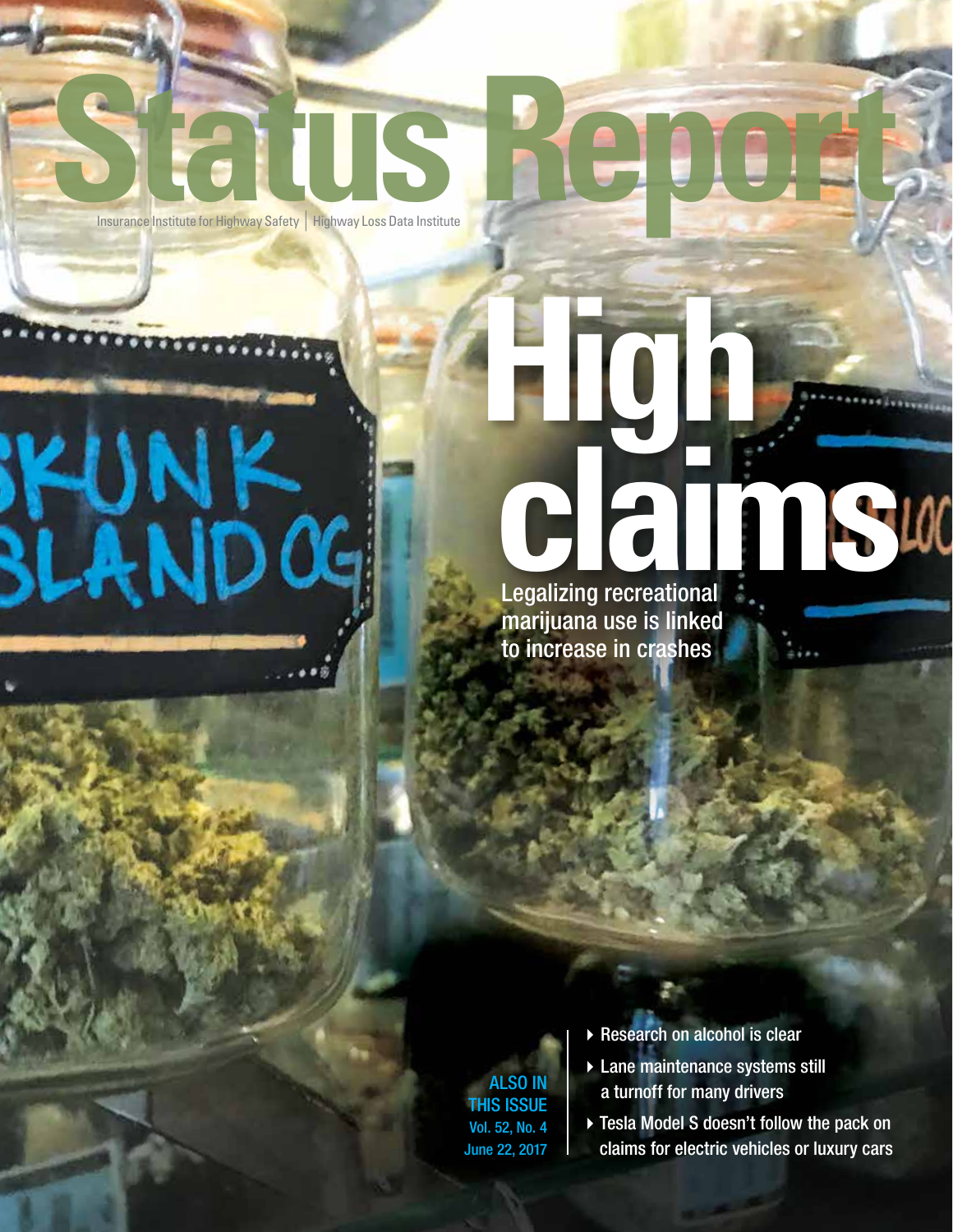

 $\overline{\mathbf{L}}$ egalizing recreational marijuana use in Colorado, Oregon and Washington has resulted in collision claim frequencies that are about 3 percent higher overall than would have been expected without legalization, a new Highway Loss Data Institute (HLDI) analysis shows. This is HLDI's first look at how the legalization of marijuana since 2014 has affected crashes reported to insurers.



Marijuana flowers are weighed at a dispensary near Crested Butte, Colorado. The Rocky Mountain state was the first to begin retail sales of recreational marijuana in January 2014 after voters endorsed recreational use of pot for adults 21 and older in November 2012. Retail sales in Washington began six months after Colorado.

More drivers admit to using marijuana, and it is showing up more frequently among people involved in crashes. Though there is evidence from simulator and on-road studies that marijuana can degrade some aspects of driving performance, researchers haven't been able to definitively connect marijuana use with more frequent real-world crashes. Some studies have found that using the drug could more than double crash risk, while others, including a largescale federal case-control study, have failed to find a link between marijuana use and crashes (see *Status Report*, May 12, 2015, at iihs. org). Studies on the effects of legalizing marijuana for medical use also have been inconclusive.

Colorado and Washington were the first to legalize recreational marijuana for adults 21 and older with voter approval in November 2012. Retail sales began in January 2014 in Colorado and in July 2014 in Washington. Oregon voters approved legalized recreational marijuana in November 2014, and sales started in October 2015.

HLDI conducted a combined analysis using neighboring states as additional controls to examine the collision claims experience of Colorado, Oregon and Washington before and after law changes. Control states included Idaho, Montana, Nevada, Utah and Wyoming, plus Colorado, Oregon and Washington prior to legalization of recreational use. During the study period, Nevada and Montana permitted medical use of marijuana, Wyoming and Utah allowed only limited use for medical purposes, and Idaho didn't permit any use. Oregon and Washington authorized medical marijuana use in 1998, and Colorado authorized it in 2000.

HLDI also looked at loss results for each state individually compared with loss results for adjacent states without legalized recreational marijuana use prior to November 2016. Data spanned collision claims filed between January 2012 and October 2016 for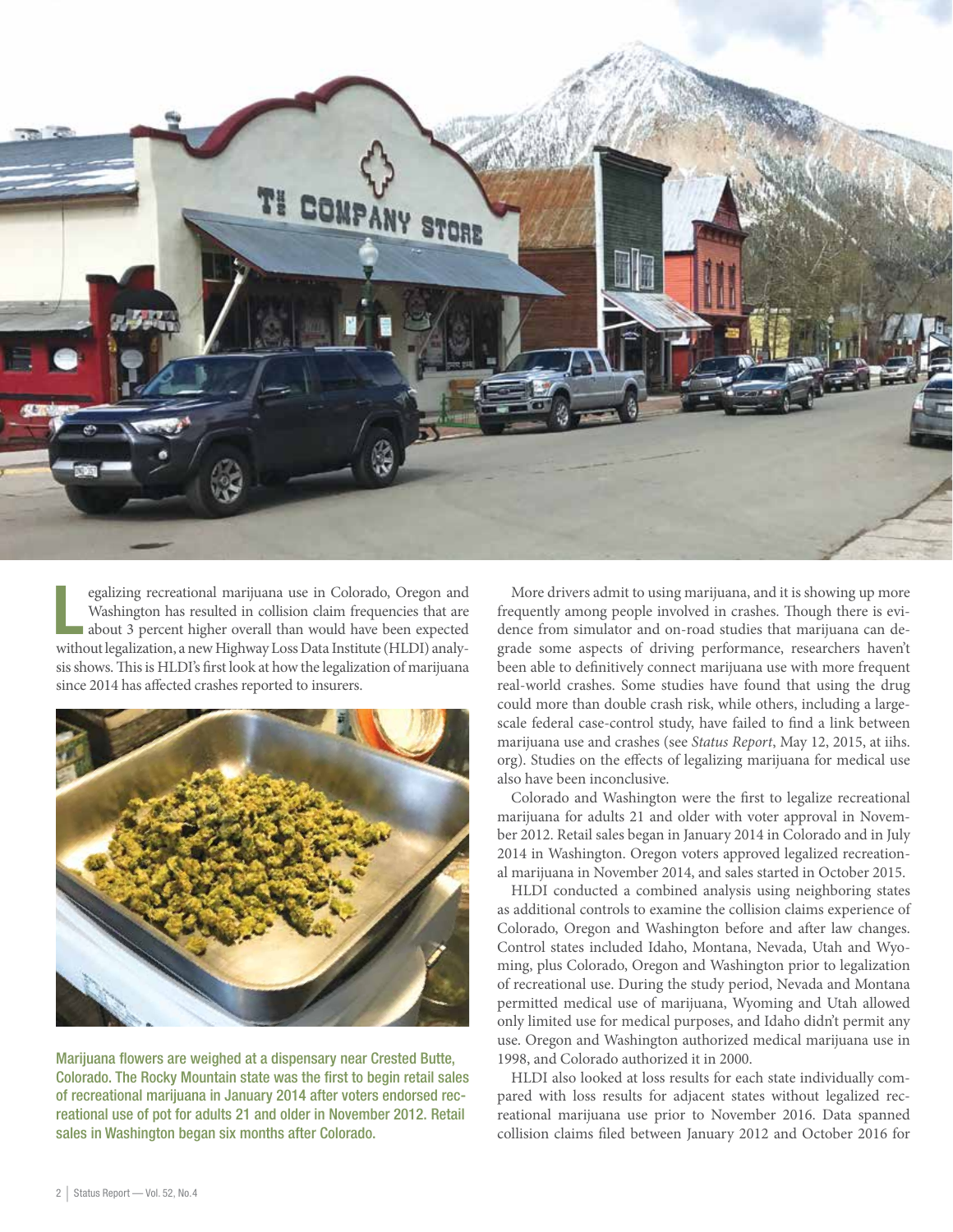

1981 to 2017 model vehicles. Analysts controlled for differences in the rated driver population, insured vehicle fleet, the mix of urban versus rural exposure, unemployment, weather and seasonality.

Collision claims are the most frequent kind of claims insurers receive. Collision coverage insures against physical damage to a driver's vehicle in a crash with an object or other vehicle, generally when the driver is at fault. Collision claim frequency is the number of collision claims divided by the number of insured vehicle years (one vehicle insured for one year or two vehicles insured for six months each).

"The combined-state analysis shows that the first three states to legalize recreational marijuana have experienced more crashes," says Matt Moore, senior vice president of HLDI. "The individual state analyses suggest that the size of the effect varies by state."

Colorado saw the biggest estimated increase in claim frequency compared with its control states. After retail marijuana sales began in Colorado, the increase in collision claim frequency was 14 percent higher than in nearby Nebraska, Utah and Wyoming. Washington's estimated increase in claim frequency was 6.2 percent higher than in Montana and Idaho, and Oregon's estimated increase in claim frequency was 4.5 percent higher than in Idaho, Montana and Nevada.

"The combined effect for the three states was smaller but still significant at 3 percent," Moore says. "The combined analysis uses a bigger control group and is a good representation of the effect of marijuana legalization overall. The single-state analyses show how the effect differs by state."

Each of the individual state analyses also showed that the estimated effect of legalizing recreational use of marijuana varies depending on the comparison state examined. For example, results for Colorado vary from a 3 percent rise in claim frequency when compared

## **Collision claims**

#### Estimated effects of recreational marijuana sales in 3 states

Change in claim frequency for vehicles up to 33 years old, 2012-16



Colorado saw the biggest estimated increase in claim frequency compared with its control states. The combined effect for the three states was smaller but still significant at 3 percent. The combinedstate analysis is a good representation of the effect of marijuana legalization overall, while the single-state analyses show how the effect can vary from state to state.

#### Key dates for laws in study states

Colorado was first with retail sales of recreational marijuana

|              | <b>Colorado</b> | Washington    | <b>Oregon</b> |
|--------------|-----------------|---------------|---------------|
| Vote         | November 2012   | November 2012 | November 2014 |
| Retail sales | January 2014    | July 2014     | October 2015  |

#### U.S. marijuana laws

States with some form of legalized marijuana use as of June 2017



■ all uses legal ■ medical marijuana legal ■ limited medical marijuana legal  $□$  enacted since November 2016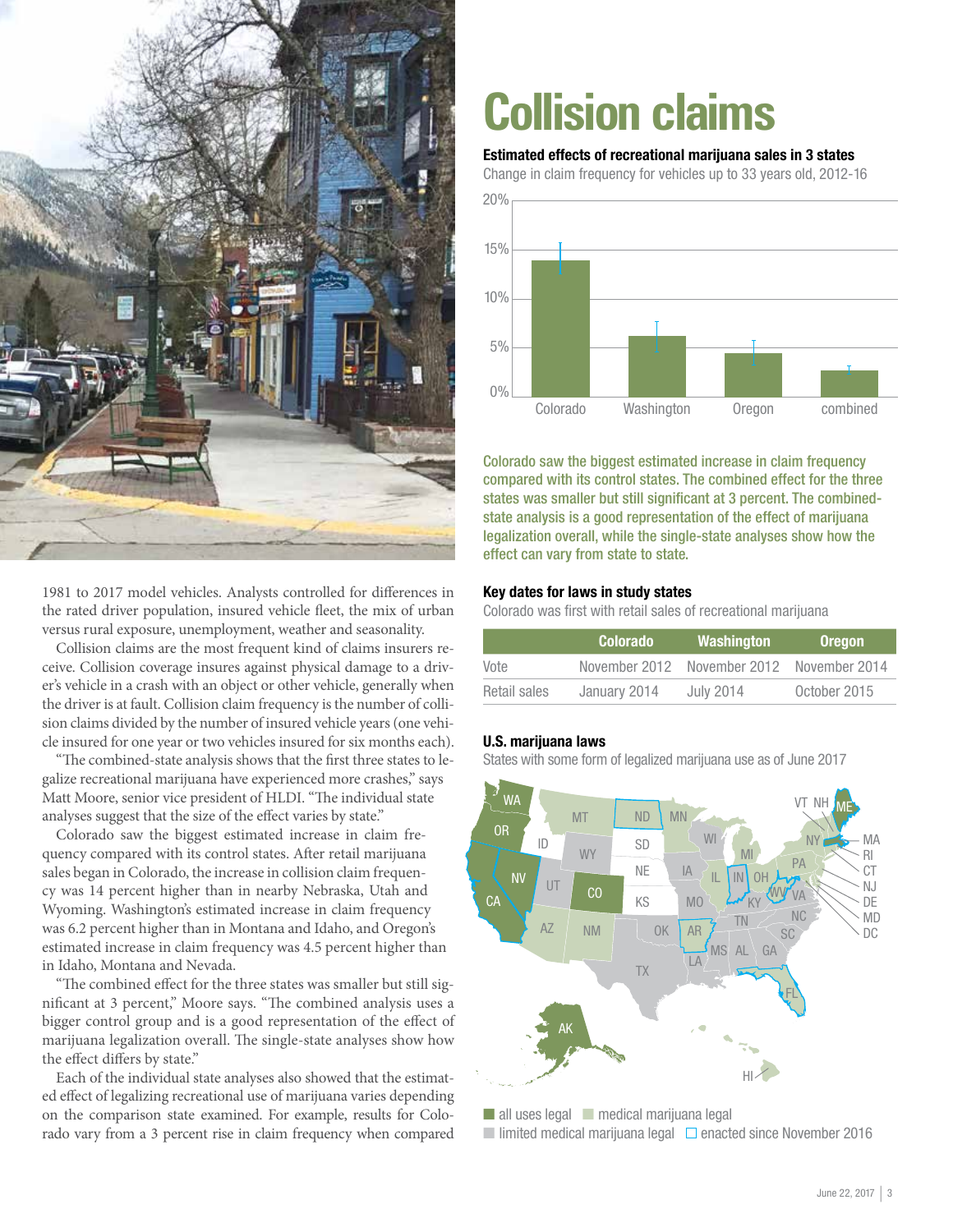### Alcohol research is clear

When it comes to impaired driving, alcohol remains the biggest threat. A third of all drivers who die in crashes in the U.S. have a blood alcohol concentration (BAC) of 0.08 percent or higher. That proportion hasn't budged since 1994. Nearly 7,000 deaths could have been prevented in 2015 if all drivers were below the legal limit, IIHS estimates.

"The battle against alcohol-impaired driving isn't won," says Adrian Lund, IIHS president. "States and localities should keep channeling resources into proven countermeasures to deter impaired driving, such as sobriety checkpoints.'

The Governors Highway Safety Association (GHSA) in April reported that "drugs were present in 43 percent of the fatallyinjured drivers with known test results, appearing more frequently than alcohol." The finding was based on 2015 data from the Fatality Analysis Reporting System (FARS), a census of fatal crashes on U.S. roads. The report, sponsored by the Foundation for Advancing Alcohol Responsibility — a group funded by distillers — highlighted the top-line overall drug-prevalence percentage, which included marijuana but also amphetamines and other drugs. Marijuana in some form accounted for about 36 percent of the identified drugs, while 37 percent of drivers had a positive BAC test. Some journalists interpreted the findings as implying that drugs are now a bigger problem than alcohol on U.S. roads.

"Among all drugs, alcohol is still the biggest contributor to fatal crashes," Lund says. He cautions that FARS data aren't a reliable indicator of the overall presence of drugs other than alcohol among drivers or of drivers' level of impairment. He also warns against conflating the increased prevalence of drivers testing positive for marijuana or drivers self-reporting marijuana use with the recent rise in fatal crashes in the U.S., which is largely due to an improved economy (see Status Report, Dec. 10, 2015, at iihs.org).

GHSA noted that "drugged driving is more complicated than drunk driving" and called on states to increase training for law enforcement officers to help them identify and arrest drivers under the influence of drugs.  $\blacksquare$ 

with Wyoming to a 21 percent increase when compared with Utah.

HLDI's new analysis of real-world crashes provides one look at the emerging picture of what marijuana's legalization will mean for highway safety as more states decriminalize its use. In the coming years, more research from HLDI and others will help sharpen the focus. As HLDI continues to examine insurance claims in states that allow recreational use of marijuana, IIHS has begun a largescale case-control study in Oregon to assess

how legalized marijuana use may be changing the risk of crashes with injuries. Preliminary results are expected in 2020.

In addition to Colorado, Oregon and Washington, five other states and Washington, D.C., have legalized marijuana for all uses, and 21 states have comprehensive medical marijuana programs as of June. An additional 17 states permit limited access for medical use. Marijuana is still an illegal controlled substance under federal law.

#### The business of pot

Marijuana is a booming business in states where its use is

legal. Retail sales of recreational marijuana in the U.S. hit \$1.8 billion in 2016, led by Colorado and Washington, and are expected to grow to \$2.6 billion to \$2.9 billion in 2017, *Marijuana Business Daily* reports in its 2017 *Marijuana Business Factbook*. Colorado has reaped a nearly fivefold increase in tax revenue from retail sales of recreational marijuana since January 2014, an analysis of Colorado Department of Revenue data indicates.

Tourism is just one driver of state economies, and for pot-friendly locales, access to legalized marijuana is promoted as another reason to visit. A "Colorado marijuana tourism map" from Kush Tourism, for instance, touts the state's allure as a destination for "breathtaking mountain views, unparalleled outdoor recreation, and now high-quality legal cannabis!"

In 2015, 7 percent of tourists older than age 25 who visited Colorado cited a marijuana dispensary as a top reason for their trip, the Colorado Tourism Office A new tourism industry has sprouted around legalized use of marijuana. A trip to a dispensary has been cited by some tourists as a top reason to visit Colorado.

 $Q_{\text{train}}$ 

FLO LIM

reported. A year later, 4 percent of tourists surveyed cited that reason. The novelty of legalized marijuana

may have drawn younger adult travelers in 2015, but visitor demographics returned to a more traditional pattern in 2016, the tourism office said.

#### Mixed research on risk

As marijuana has won at the ballot box, public health officials, safety advocates and citizens have questioned the negative impact legalization might have on the road if stoned drivers were at the wheel. A 2016 IIHS survey found that drivers in Colorado, Oregon and Washington were more likely to view marijuana as a highway safety problem than drivers in states without legalized use (see *Status Report*, Dec. 8, 2016).

"Worry that legalized marijuana is increasing crash rates isn't misplaced," says David Zuby, IIHS executive vice president and chief research officer. "HLDI's findings on the early experience of Colorado, Oregon and Washington should give other states eyeing legalization pause."

Consuming THC just prior to driving has been shown to increase reaction time and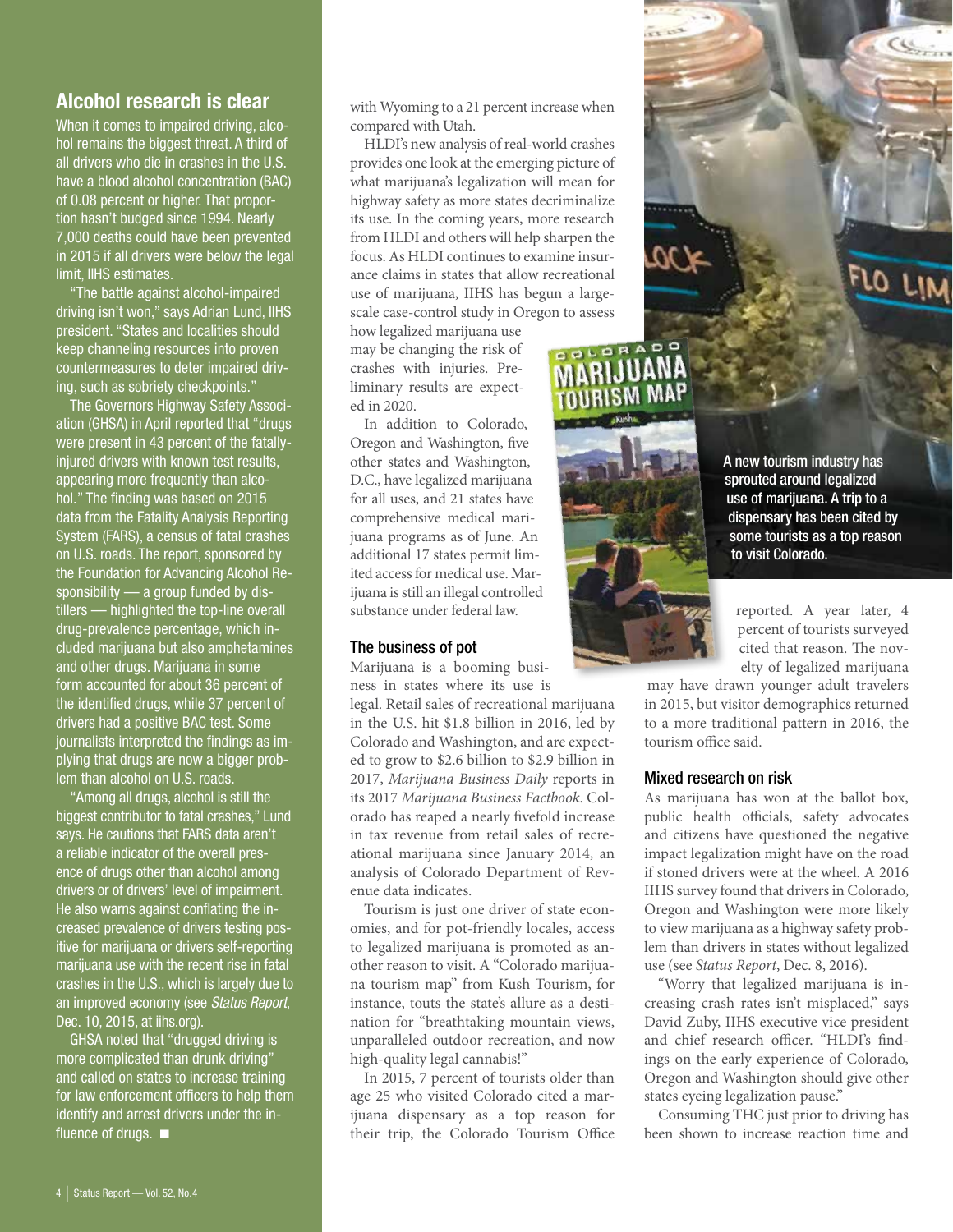

impair distance estimation and lane tracking in both simulator and on-road studies. THC, or tetrahydrocannabinol, is the psychoactive substance in marijuana. A recent study conducted using the National Advanced Driving Simulator found that drivers under the influence of marijuana had trouble maintaining constant lane position, but they tended to drive more slowly and with more headway than drivers not under the influence.

Due to a combination of factors, marijuana's role in crashes is hazier than the data on alcohol. Many states don't include consistent information on driver drug use in crash reports that the Fatality Analysis Reporting System (FARS) database aggregates, and policies and procedures for drug testing are inconsistent. More drivers in crashes are tested for alcohol than for drugs. When drivers are tested, other drugs are often found in combination with alcohol, which makes it difficult to isolate their separate effects.

What is more, unlike alcohol, experts don't agree on how much marijuana must be consumed for a driver to be impaired. A positive test for THC and its active metabolite doesn't mean the driver was impaired at the time of the crash. Habitual users of

marijuana may have positive blood tests for THC days to weeks after using the drug.

#### Marijuana-positive drivers

About 1 in 5 weekend nighttime drivers tested positive for at least one legal or illegal drug in the 2013-14 National Roadside Survey of Alcohol and Drug Use by Drivers conducted by the National Highway Traffic Safety Administration (NHTSA) (see *Status Report*, May 12, 2015). Marijuana was much more prevalent than in a prior roadside survey. Nearly 13 percent of weekend nighttime drivers tested positive for marijuana use, compared with 8.6 percent in 2007.

A handful of studies have examined the prevalence of marijuana among crash-involved drivers in Washington since legalization. An AAA Foundation study published in 2016 estimated that the prevalence of drivers in fatal crashes with detectable THC in their blood roughly doubled from 8.3 percent in 2013 to 17 percent in 2014.

The authors note that it isn't clear whether the upward trend was due to legalization or other factors. They caution that "results of this study do not indicate that drivers with detectable THC in their blood at the time of the crash were necessarily impaired

by THC or that they were at-fault for the crash" and that the FARS data used in the study "are very limited with respect to toxicology results related to marijuana."

A Pacific Institute for Research and Evaluation (PIRE) study, published last year and sponsored by NHTSA and partially funded by IIHS, collected roadside data from drivers in three waves: before legal sales began, about six months afterward and again a year later. The researchers found that more drivers were THC-positive after one year of retail sales than just before sales began in the state.

Of the nearly 2,400 participants who provided oral fluid or blood samples, 15 percent of drivers were THC-positive in Wave 1, 19 percent were THC-positive in Wave 2 and 21 percent were positive in Wave 3. However, the differences weren't statistically significant. Separating the results by time of day, the researchers found a statistically significant increase in the daytime prevalence of THC-positive drivers between waves. The prevalence increased from 7.8 percent of daytime drivers in Wave 1 to 18 percent in Wave 2 and 19 percent in Wave 3. The prevalence also increased among nighttime drivers with each successive wave, but the increases weren't statistically significant.

The study didn't "address whether an increased prevalence of THC-positive drivers is related to greater impairment among drivers or greater crash risk," the PIRE researchers cautioned.

A NHTSA-sponsored case-control study by PIRE examined the crash risk associated with driver drug use and found that drivers who tested positive for marijuana were overrepresented in the crash-involved population (see *Status Report*, May 12, 2015). When the researchers controlled for driver demographics and alcohol use, however, they found no link between marijuana use and driver crash risk. Published in 2016, the study included 2011-12 data on drivers involved in police-reported crashes in Virginia Beach, Virginia, where it is illegal to use marijuana.

A 2016 study by researchers at Columbia University examined traffic fatalities in 19 states before and after enacting medical marijuana laws. Although on average there was an 11 percent reduction in fatality rates, the results varied across states. Seven states saw a reduction in fatalities, while two had an increase, and the other 10 didn't change.  $\blacksquare$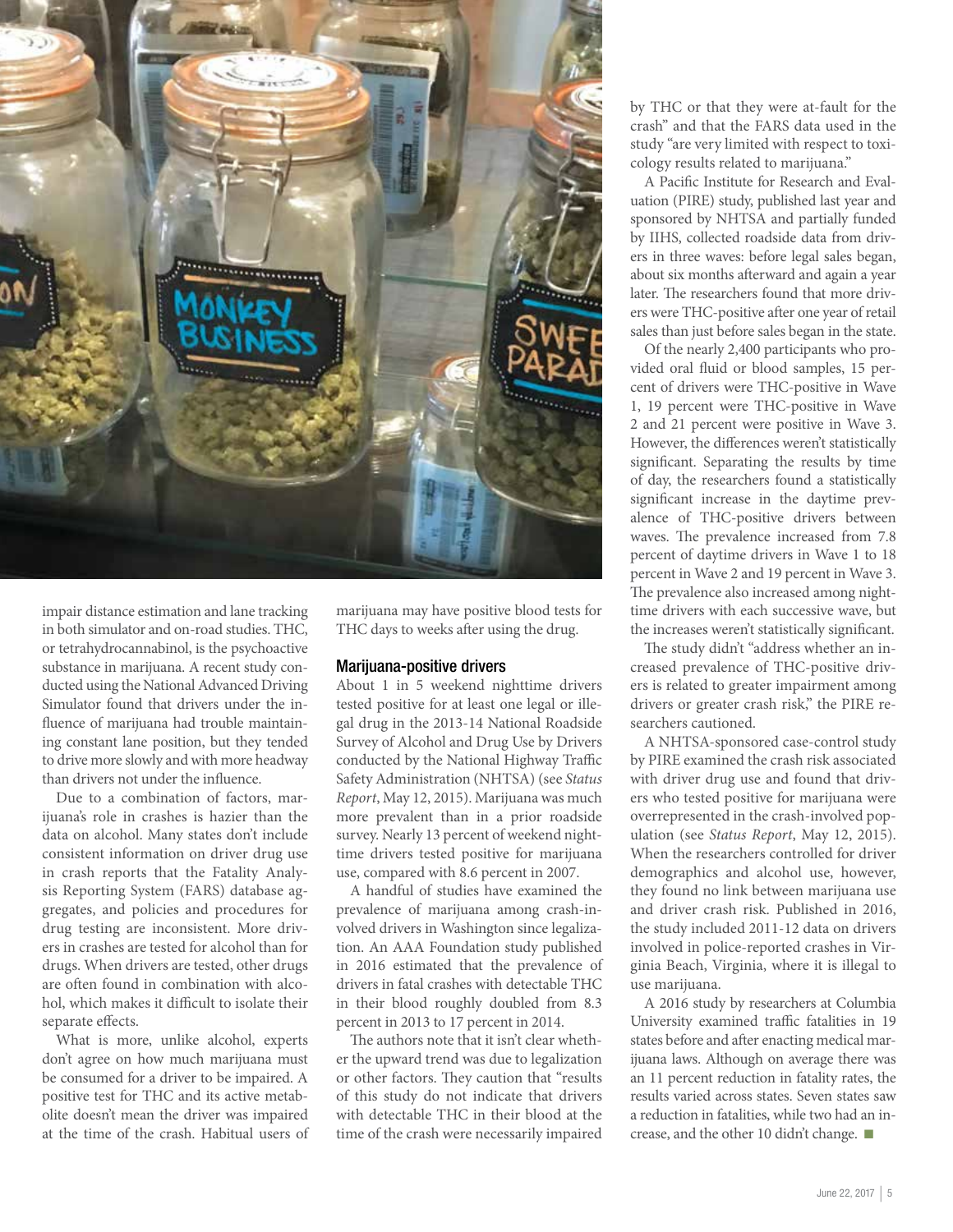## **Lane maintenance systems still a turnoff for many drivers, new observations show**

mong vehicles with crash avoidance<br>
features, lane maintenance systems<br>
are turned off nearly half the time, a features, lane maintenance systems new IIHS survey shows.

The study confirms previous findings that lane departure warning and lane-keeping support systems are one of the less popular types of crash avoidance technology. However, it also suggests ways of designing systems to make them more likely to be used.

Technology that helps drivers keep their vehicles within lane markings could potentially have a substantial effect on fatalities. An earlier IIHS study estimated that lane departure warning could be relevant to 23 percent of fatal crashes (see *Status Report*, May 20, 2010, at iihs.org).

Unlike front crash prevention, lane maintenance systems haven't been shown to reduce insurance claims. One reason could be that claims are dominated by less serious crashes that can't be distinguished from those expected to be affected by lane departure systems. A forthcoming IIHS study using police-reported data finds lane maintenance systems are preventing more severe lane-drift crashes. It is also possible that

effectiveness is being limited by low use rates. Many drivers shut off lane maintenance systems because they find them annoying.

IIHS first looked at the operating status of crash avoidance features in an earlier study of Honda vehicles brought into dealerships for service. The researchers found that only one-third of vehicles had lane departure warning turned on, while all but one vehicle had forward collision warning turned on (see *Status Report*, Jan. 28, 2016).

The new study also observed vehicles that were brought in for service but this time included models from nine manufacturers.

All the vehicles had some kind of lane maintenance system, a category that includes systems that issue warnings, systems that actively nudge a departing vehicle back into the lane with automatic steering or braking to prevent departures, and systems that do both. It also includes systems that provide continuous steering input to keep vehicles in the lane. In all cases, the systems maintained the on/off status from the previous trip, rather than defaulting back to on or off. Some of the vehicles also had front crash prevention or other crash avoidance

systems, and the operating status of those systems was observed, too.

Of the 983 vehicles observed, 51 percent had their lane maintenance systems turned on. Among other types of crash avoidance systems, use rates were 90 percent or higher.

Results varied for lane maintenance features, depending on the characteristics of the system. Warning systems were more likely to be turned on if they had tactile warnings (54 percent) instead of auditory warnings (46 percent). Lane departure prevention systems, which guide the vehicle back into the lane when it begins to drift, also were more likely to be turned on than lane departure warning systems.

"Depending on the way you drive, lane departure alerts can go off fairly frequently in the course of regular driving even when there is no imminent danger," says Ian Reagan, an IIHS senior research scientist and the study's lead author. "Systems that beep seem to annoy people more than systems that warn the driver with vibrations of the seat or steering wheel."

Another important factor is how easy it is to turn off the system. Unlike front crash

## **Tesla Model S doesn't follow the pack on losses for electric vehicles or luxury cars**

When it comes to insurance losses,<br>the Tesla Model S is an outlier.<br>The luxury sedan has higher claim the Tesla Model S is an outlier. The luxury sedan has higher claim frequencies and is costlier to fix than gasoline-powered large luxury cars, and it accumulates more miles on average per day than other battery-powered vehicles, a new HLDI report shows.

The Model S is among the nine vehicles HLDI studied in its latest analysis of insurance losses for all-electric models. Analysts compared the loss experience of the Model S, the Nissan Leaf and seven other electric vehicles with losses for similar conventional vehicles under collision and

property damage liability coverages and adjusted claim frequencies for mileage, based on data provided by CARFAX.

Collision coverage insures against physical damage to a vehicle in a crash if the driver is at fault. Property damage liability coverage insures against physical damage that at-fault drivers cause to other people's vehicles and property in crashes.

HLDI compared the BMW 1 Series ActiveE, Chevrolet Spark EV, Fiat 500 Electric, Ford Focus electric, Smart ForTwo Electric Drive two-door, Smart ForTwo Electric Drive convertible and Toyota RAV4 EV with gasoline-powered versions of the

same models. Nissan doesn't sell a gasolinepowered Leaf, so HLDI compared its losses against the similar Nissan Versa hatchback. Since Tesla only makes electric vehicles, HLDI compared the Model S against losses for conventional large luxury cars.

Under collision and property damage liability coverages, the seven electric vehicles with exact conventional counterparts had lower claim frequencies and higher claim severities than their comparison vehicles. When analysts controlled for mileage in the claim frequency analysis, the differences in the frequency benefits declined but were still significant. The Leaf largely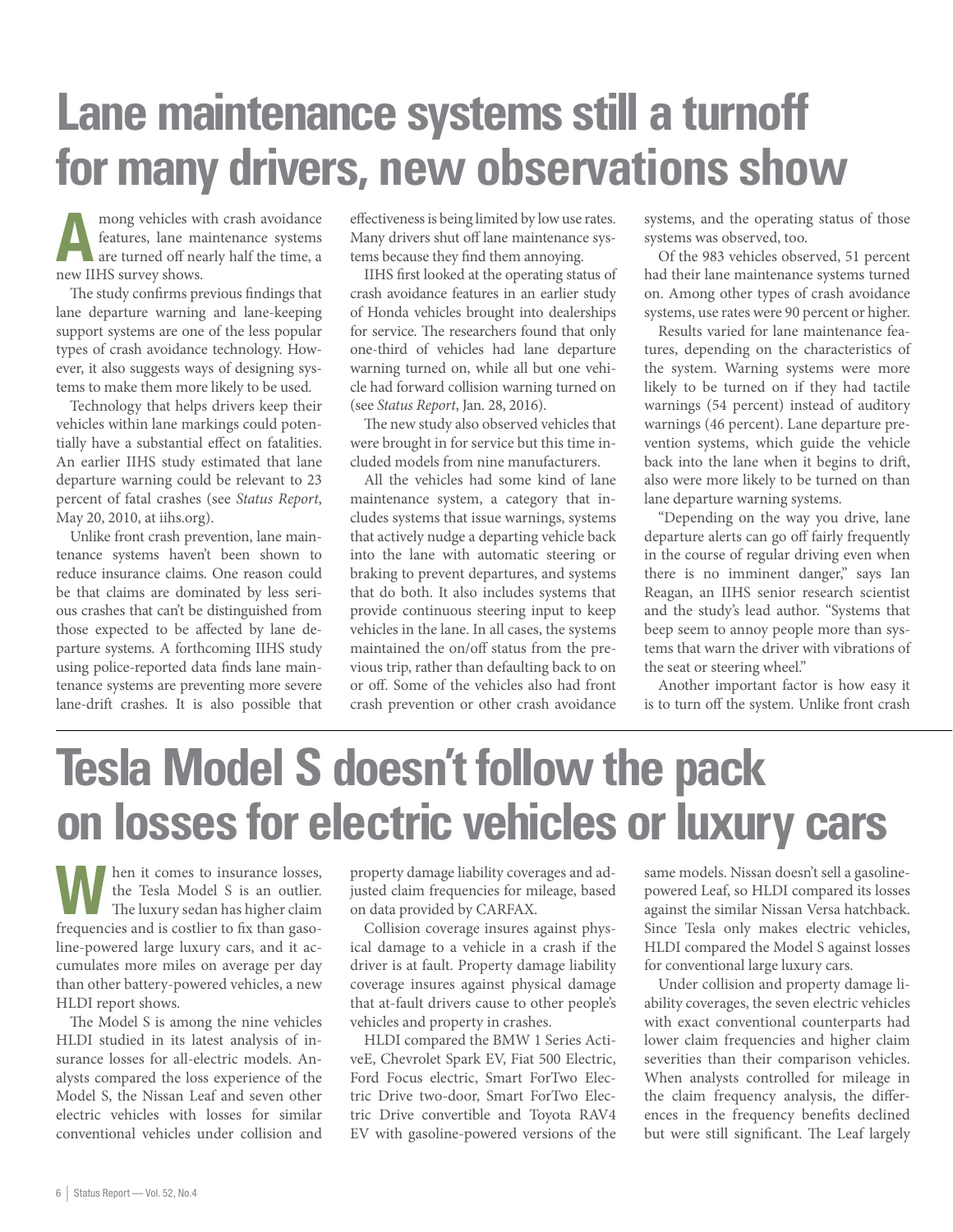

prevention, most of the lane maintenance systems studied could be deactivated with the push of a button. The Volvo XC90's active lane-keeping system had a much higher than average observed use rate of 86 percent. To turn the system off, drivers must navigate to a menu and go through several steps.

followed the same pattern but had lower claim severities compared with the Versa.

In comparison, the Model S had higher claim frequencies, higher claim severities and higher overall losses than other large luxury cars. Under collision coverage, for example, analysts estimated that the Model S's mileage-adjusted claim frequency was 37 percent higher than the comparison group, claim severity was 64 percent higher, and overall losses were 124 percent higher.

Electric vehicles as a class aren't known for their speed, but that's not the case with the Model S. Tesla calls it "the quickest production car in the world" in promotional literature. Car enthusiast reviews of the Model S seldom fail to mention how fast it accelerates from 0 to 60 mph.

Teslas also are on the road more than comparable large luxury cars. On average, Teslas travel three more miles per day than

Reluctance to use lane maintenance systems is only one possible factor influencing the effectiveness of these systems. Another IIHS study found that incapacitation plays a role in one-third of lane-drift crashes. The finding raised questions about whether drivers would be able to adequately respond to

other large luxury cars, HLDI found. The other electric vehicles in the study logged 11-12 fewer miles per day than their conventional counterparts.

Higher claim severities relate to how pricey it is to repair collision damage relative to average estimates. Electric vehicles in general are more expensive than their gasoline-powered cousins. The average base price of an electric vehicle in HLDI's analysis is about 79 percent higher than it is for a conventional counterpart. The Leaf 's base price, for example, is 117 percent higher than the Versa, while the Model S's base price is 33 percent higher than that of a conventional large luxury car.

For a copy of HLDI Bulletin Vol. 33, No. 4 "Insurance losses – comparison of electric vehicles and their conventional counterparts while adjusting for mileage," email publications@iihs.org.  $\blacksquare$ 

lane departure alerts or retake control after

an active system brings the vehicle back to the lane (see *Status Report*, Sept. 1, 2016).

For a copy of "Crash avoidance and driver assistance technologies – are they used?" by I.J. Reagan et al., email publications@iihs.org.  $\blacksquare$ 

#### Estimated collision losses

Electric vs. conventional counterparts



The Model S had higher collision claim frequencies, severities and overall losses than other large luxury cars. The Nissan Leaf's losses were lower than the gasolinepowered Versa. The 7 electric-series models had lower claim frequencies but higher severities than conventional cars.